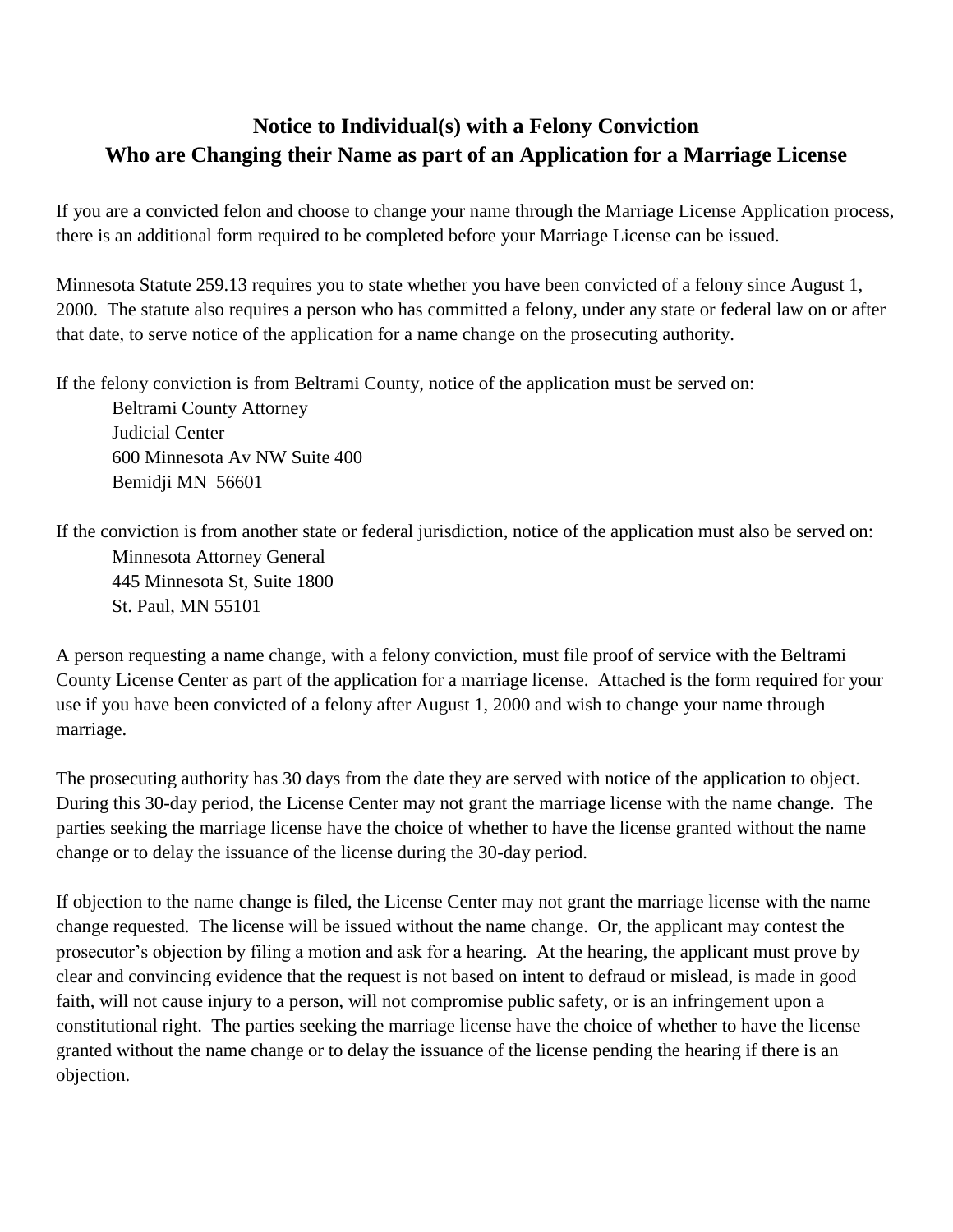## **State of Minnesota District Court**

| County                                                                | Judicial District:                                                                                                                                                                                                          |             |
|-----------------------------------------------------------------------|-----------------------------------------------------------------------------------------------------------------------------------------------------------------------------------------------------------------------------|-------------|
|                                                                       | Court File Number:                                                                                                                                                                                                          |             |
|                                                                       |                                                                                                                                                                                                                             |             |
|                                                                       | Case Type:                                                                                                                                                                                                                  | Name Change |
| In the Matter of the Application of:                                  |                                                                                                                                                                                                                             |             |
|                                                                       |                                                                                                                                                                                                                             |             |
| Middle<br>First<br>Last                                               |                                                                                                                                                                                                                             |             |
|                                                                       | <b>Felon Name Change Notice</b>                                                                                                                                                                                             |             |
| For a change of name to:                                              |                                                                                                                                                                                                                             |             |
|                                                                       | Pursuant to Minn. Stat. § 259.13                                                                                                                                                                                            |             |
|                                                                       |                                                                                                                                                                                                                             |             |
| First<br>Middle<br>Last                                               |                                                                                                                                                                                                                             |             |
| (Check all that apply)<br>TO:                                         |                                                                                                                                                                                                                             |             |
| $\Box$ Prosecuting Authority for                                      |                                                                                                                                                                                                                             |             |
|                                                                       | Print County and State of your conviction or print federal district if convicted under federal law.                                                                                                                         |             |
|                                                                       |                                                                                                                                                                                                                             |             |
|                                                                       | □ Minnesota Attorney General (Minnesota Attorney General must also be served if conviction is federal or out of state).                                                                                                     |             |
| by filing a: (check one)                                              | 1. This notice is to inform you that the applicant has applied for a change of name in the _______County District Court                                                                                                     |             |
| $\Box$ Application for Name Change                                    |                                                                                                                                                                                                                             |             |
| $\Box$ Application for a Marriage License with Name Change            |                                                                                                                                                                                                                             |             |
| $\Box$ Application for Name Change Pursuant to a Marriage Dissolution |                                                                                                                                                                                                                             |             |
|                                                                       | 2. A copy of the application showing the present full legal name and the requested name is attached. Any correspondence<br>concerning this application should be addressed to Court Administrator at the following address: |             |
|                                                                       |                                                                                                                                                                                                                             |             |
|                                                                       |                                                                                                                                                                                                                             |             |
| this notice.                                                          | 3. This Notice is served to comply with Minn. Stat. § 259.13. Any objection must be filed within 30 days of service of                                                                                                      |             |
|                                                                       |                                                                                                                                                                                                                             |             |
|                                                                       | Signature                                                                                                                                                                                                                   |             |
|                                                                       | Name:                                                                                                                                                                                                                       |             |
|                                                                       |                                                                                                                                                                                                                             |             |
|                                                                       |                                                                                                                                                                                                                             |             |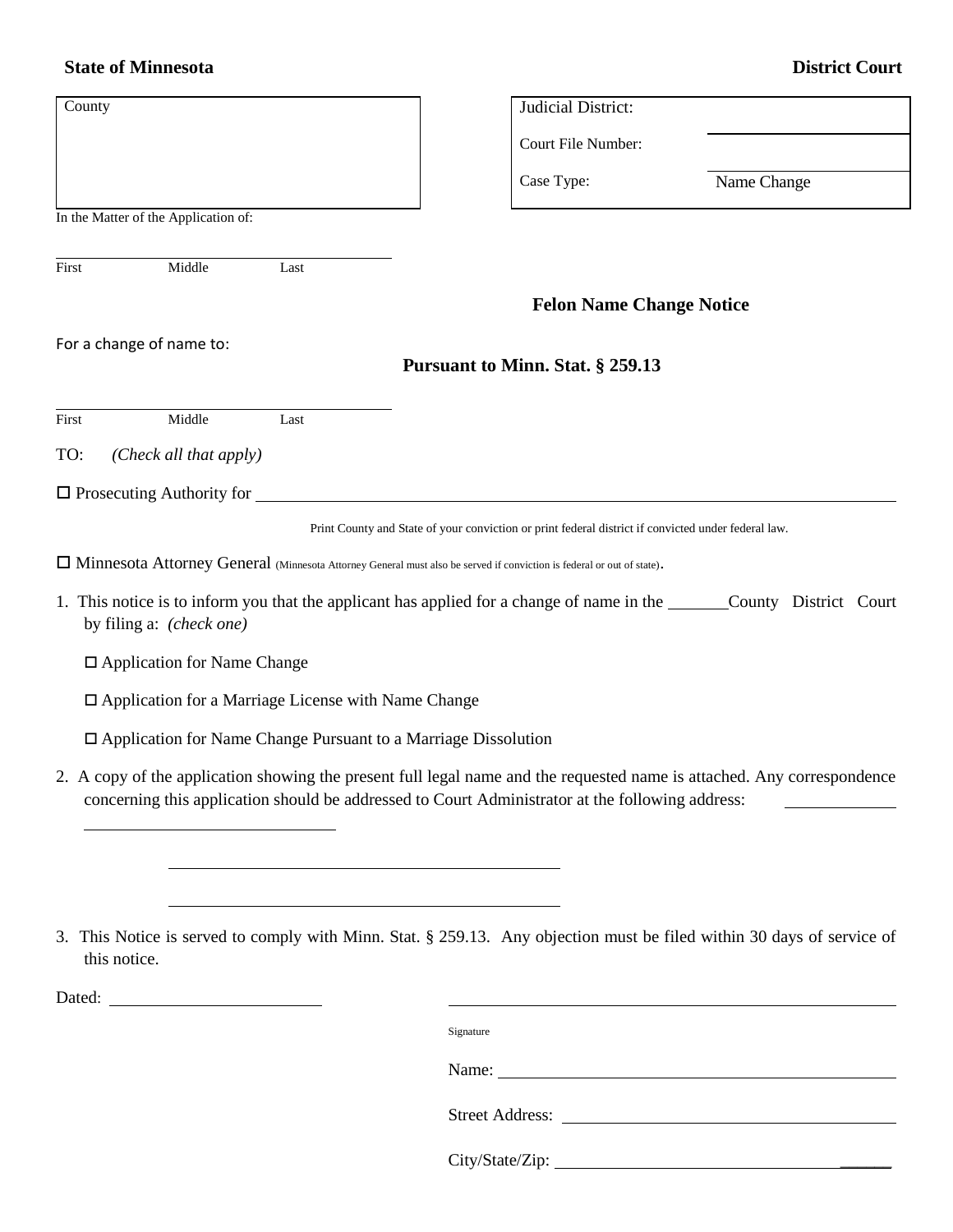# **Affidavit of Service (Change of Name)**

| STATE OF MINNESOTA                                                                                             |                                                                                                                               |
|----------------------------------------------------------------------------------------------------------------|-------------------------------------------------------------------------------------------------------------------------------|
|                                                                                                                |                                                                                                                               |
|                                                                                                                | end that that that the same series are that that that that the same series and the series of the series of the s              |
| (Name of person who hand delivered or mailed documents)                                                        |                                                                                                                               |
|                                                                                                                |                                                                                                                               |
| Felony Name Change Notice<br>_____ Marriage License Application with a Change of Name                          |                                                                                                                               |
| upon (check one)                                                                                               |                                                                                                                               |
| ◯ County Prosecutor and/or │ Minnesota Attorney General                                                        |                                                                                                                               |
| Service was done as follows: (check all that apply)                                                            |                                                                                                                               |
|                                                                                                                | Personal service: By handing a true and correct copy of the documents to the following                                        |
|                                                                                                                |                                                                                                                               |
|                                                                                                                | (Street address, city and state of person to whom documents were delivered)                                                   |
|                                                                                                                | Mail service: By mailing a true and correct copy of the documents in an envelope,                                             |
|                                                                                                                | and depositing the envelope, with sufficient postage, in the U.S. Mail at a postal box located in                             |
|                                                                                                                |                                                                                                                               |
| The envelope was addressed as follows:                                                                         |                                                                                                                               |
|                                                                                                                |                                                                                                                               |
|                                                                                                                |                                                                                                                               |
| the attorney general and no objection has been filed under section 259.13.                                     | That 30 days have passed since serving the notice for a name change upon the prosecuting authority and, if applicable,        |
|                                                                                                                |                                                                                                                               |
|                                                                                                                | Signature (Signature of person who delivered/mailed the documents)<br>(Address of person who delivered/mailed the documents): |
| Sworn/affirmed before me this                                                                                  |                                                                                                                               |
| day of the contract of the contract of the contract of the contract of the contract of the contract of the con |                                                                                                                               |
|                                                                                                                |                                                                                                                               |
|                                                                                                                |                                                                                                                               |